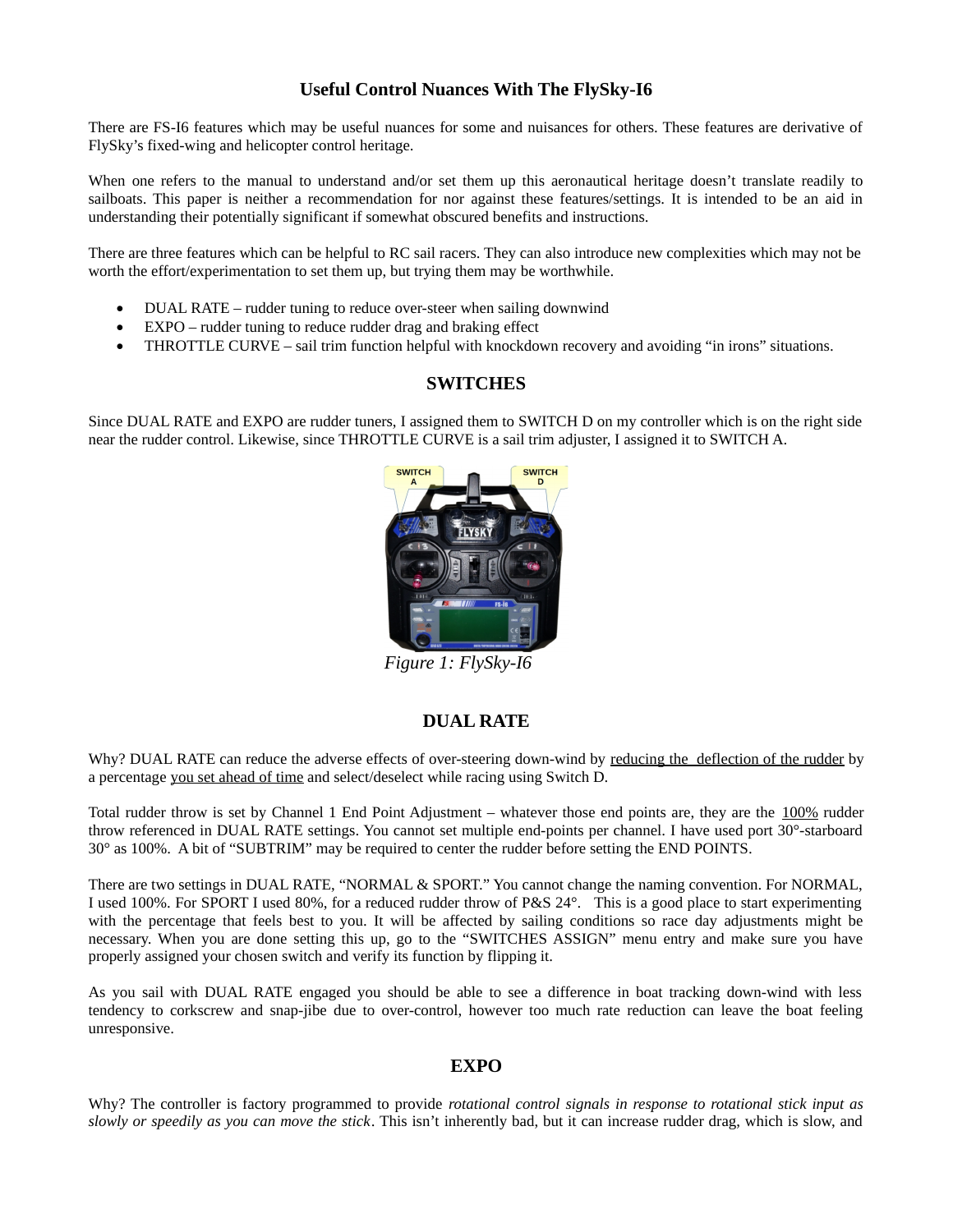can variably decrease turning force which is inefficient. This rotational pairing translates to linear paring when the push rod is considered.

There are two main forms of rudder drag. "Form Drag" derives from the shape of the rudder. It is designed in, and you can't change it. Theoretically, it affects everyone in a one design fleet in the same way and to the same degree *on average*. "Flow Separation Drag" on the other hand is a result of how abruptly and how much one adjusts the rudder when turning  $$ fast rudder movements and/or large adjustments can cause flow separation (known as the *Coanda Effect*) which has the same impact of towing a drogue. Less rudder applied more slowly means a faster boat.



EXPO changes the amount of rudder motion relative to stick motion. In DUAL RATE NORMAL mode with EXPO = 0% (blue line in graphic), each 5° of stick motion left or right of center causes 5° of rudder deflection with an END POINT set

In DUAL RATE NORMAL mode with EXPO  $=$  -100% the first 5 $\degree$  of stick motion from center causes only 1.5° rudder deflection. The last 5° of stick motion delivers 15° of rudder deflection. The rudder deflection curve (orange line to right) is adjustable by changing the percentage of EXPO  $(-100\%$  to  $+ 100\%)$ . However, the graphic shown on your controller screen is notional, not specific - it shows "more" and "less" and a general curve for how it is applied to rudder control. The graphics in this paper were prepared from data from a test stand that could increment stick inputs



for 30° right rudder throw.

*Figure 4: Difference in Linear vs Exponential Rudder Position*

by 1° to 30° and deliver similar 1° rudder outputs  $+/- 1^\circ$ .

This gradually increased application of rudder deflection reduces separation drag especially in tacking at low hull-speeds. As the boat stern moves in the desired direction, the flow across the rudder is kept attached and remains efficient.



*Figure 3: Linear vs Exponential*

One can apply EXPO separately and differently to both the DUAL RATE NORMAL and SPORT settings. The general recommendation is to start with -30% EXPO and find your higher or lower preference through experimenting. Just keep in mind with too much negative EXPO it will feel like your rudder control has gone dead in the center of its range. For the purposes described above *Positive EXPO, in sailboat applications, will aggravate separation drag.* 

Keep in mind, excessive angle of attack – more than12° and aggressive rudder movement at any angle of attack can lead to flow separation and associated drag.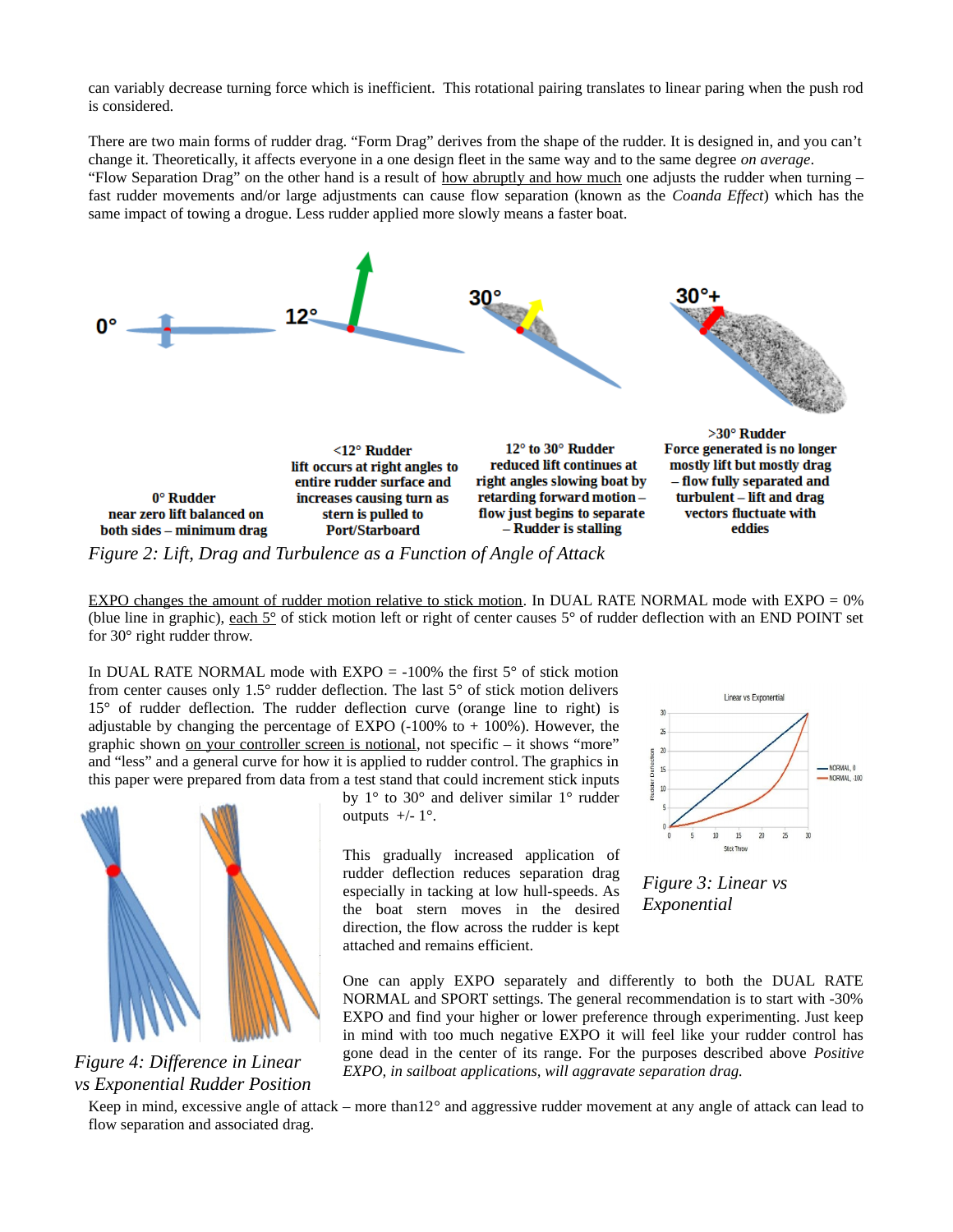- With rudder throw set at 30° Port and Starboard
- With RATE NORMAL =  $100\%$  &  $0\%$  EXPO,  $12^{\circ}$  angle of attack is achieved with 40% stick.
- With RATE NORMAL =  $100\%$  & -50% EXPO, 12° is achieved with 70% stick.



## **THROTTLE CURVE**

Throttle?!? To the extent sails are our motors, sheets are our throttles. "NORMAL" on this setting will give the full range of sheeting controlled by end points. The factory programming is linear as shown in the controller's on-screen graphic ( $L =$ 0%,  $1 = 25\%$ ,  $2 = 50\%$ ,  $3 = 75\%$ ,  $H = 100\%$ ).



Changing the shape of this throttle curve changes the sheet response. Drastic reshaping of these curves is not the goal here. What we are trying to do is enable a very quick release of the sheets to change the pressure on the sails or the wind drag ahead of the mast and a smooth transition back to linear control.

First, THROTTLE CURVE has two settings, "NORMAL" and "IDLE UP." You cannot change the naming convention. Leaving the setting at NORMAL without response curve adjustment will provide linear sheeting in and out as set by Channel 3 END POINTS.

Selecting and setting "IDLE UP" to 6%-12% at the "L" position (where the factory setting is 0%) will cause the sheet to be *instantly* eased ~8-15mm when SWITCH A is flipped from NORMAL. If your boat has been knocked down and is not righting quickly, flipping SWITCH A will allow it to come back up more quickly and the (neutral) rudder will start to take hold sooner. As soon as the boat rights, flipping back to NORMAL will recover the eased sheets and return to linear sail control. This is because easing the sheet even a small amount helps breaks the surface tension between the water and sails

Incidentally, this same IDLE UP usage will allow one to move quickly between Pointing and Footing when going to windward in a shifty breeze.